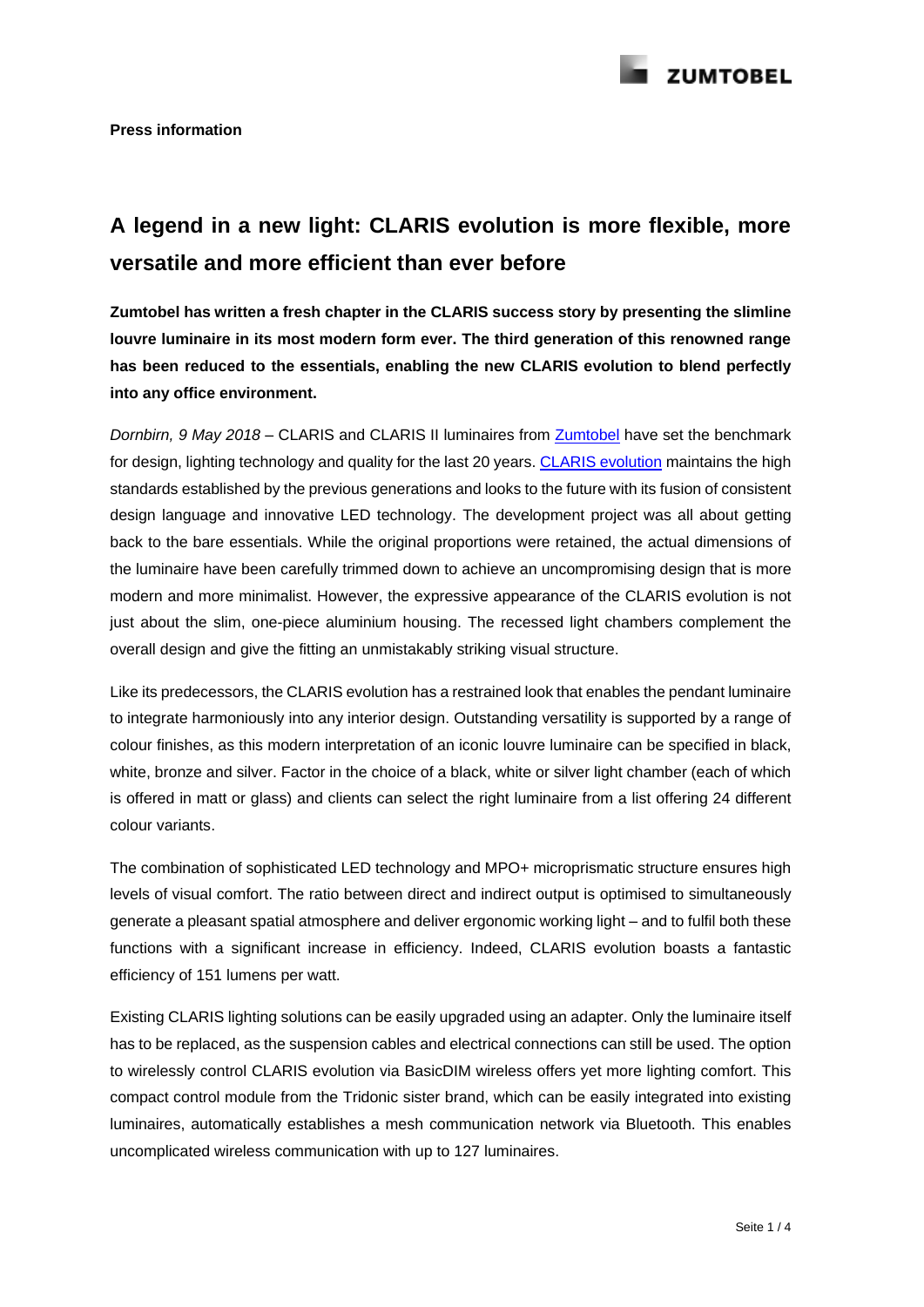

With its outstanding future-oriented technology, wide range of colour combinations and clear minimalist design, CLARIS evolution is the perfect lighting tool to enhance any office environment.

## **Facts and figures:**

- Converter integrated into the housing. No additional box required.
- Double lengths (2.4 and 3.0 metres) with only two suspension points.
- 24 different colour combinations.
- Housing available in white, silver, black or bronze.
- A choice of white, silver or black louvres with a matt or gloss finish.
- Conversion of existing CLARIS installations possible.
- Luminous flux (lm): 4400 lm, 6000 lm; Colour temperature (K): 3000 K; 4000 K; Colour rendering (CRI): 80; Luminous efficiency (lm/W): 140 lm/W
- Protection class (IP): IP20
- Materials: aluminium, PC
- Impact resistance (IK): IK 03
- Lifetime: L90 @ 50,000 hours
- LED driver: DALI dimmable

# **Photo captions:**

(Photo credits: Zumtobel)



**Fig. 1:** The proven look and high-quality light of CLARIS evolution. The linear and geometric design blends perfectly into any office architecture – thanks especially to 24 colour options.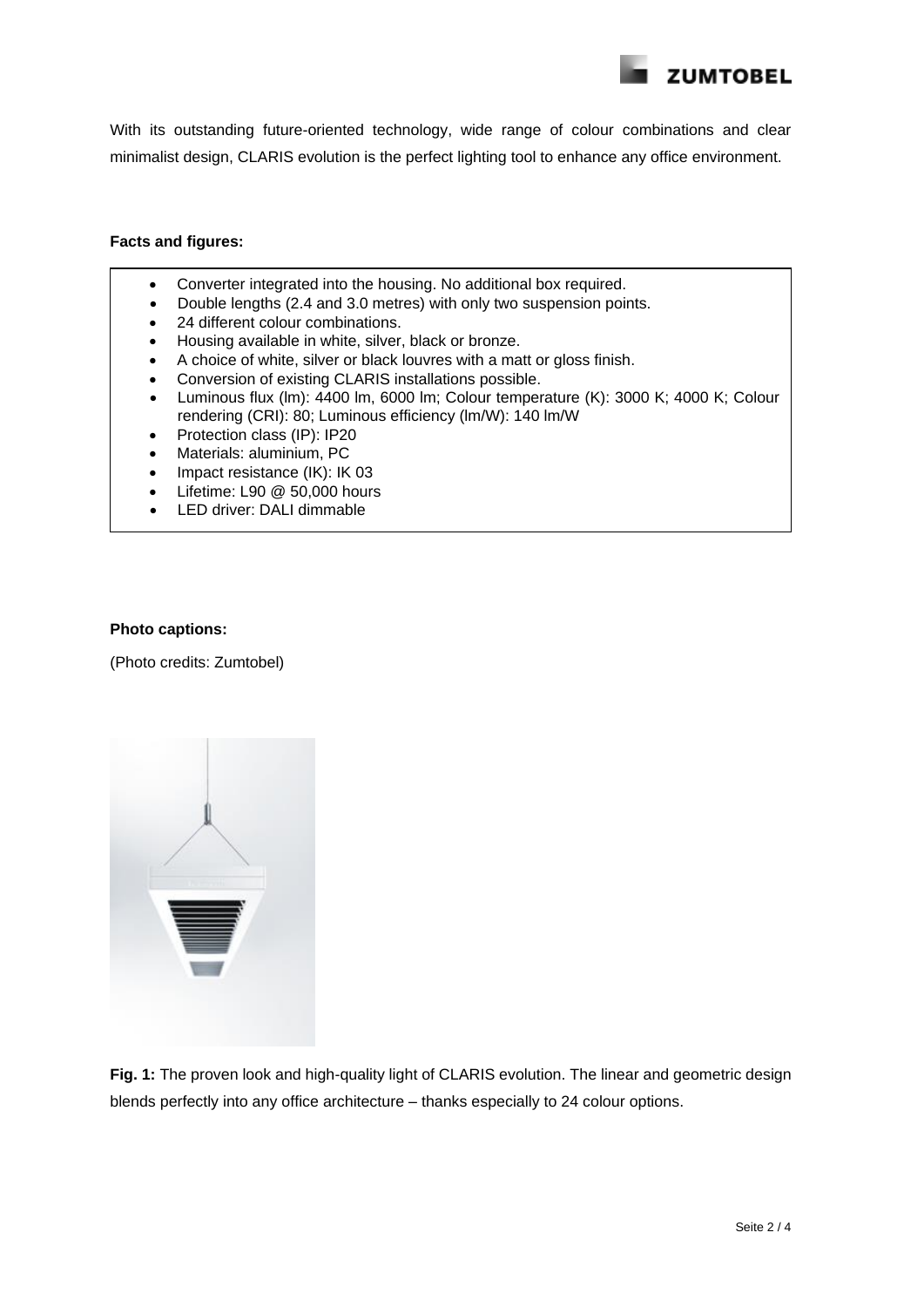



**Fig. 2:** The combination of sophisticated LED technology and MPO+ microprismatic structure ensures exceptional levels of visual comfort.



**Fig. 3:** The ratio between direct and indirect lighting is optimised to provide both a pleasant spatial atmosphere and ergonomic working light.



**Fig. 4:** Outstanding versatility is supported by a range of colour finishes, as this modern interpretation of an iconic louvre luminaire can be specified in black, white, bronze and silver.